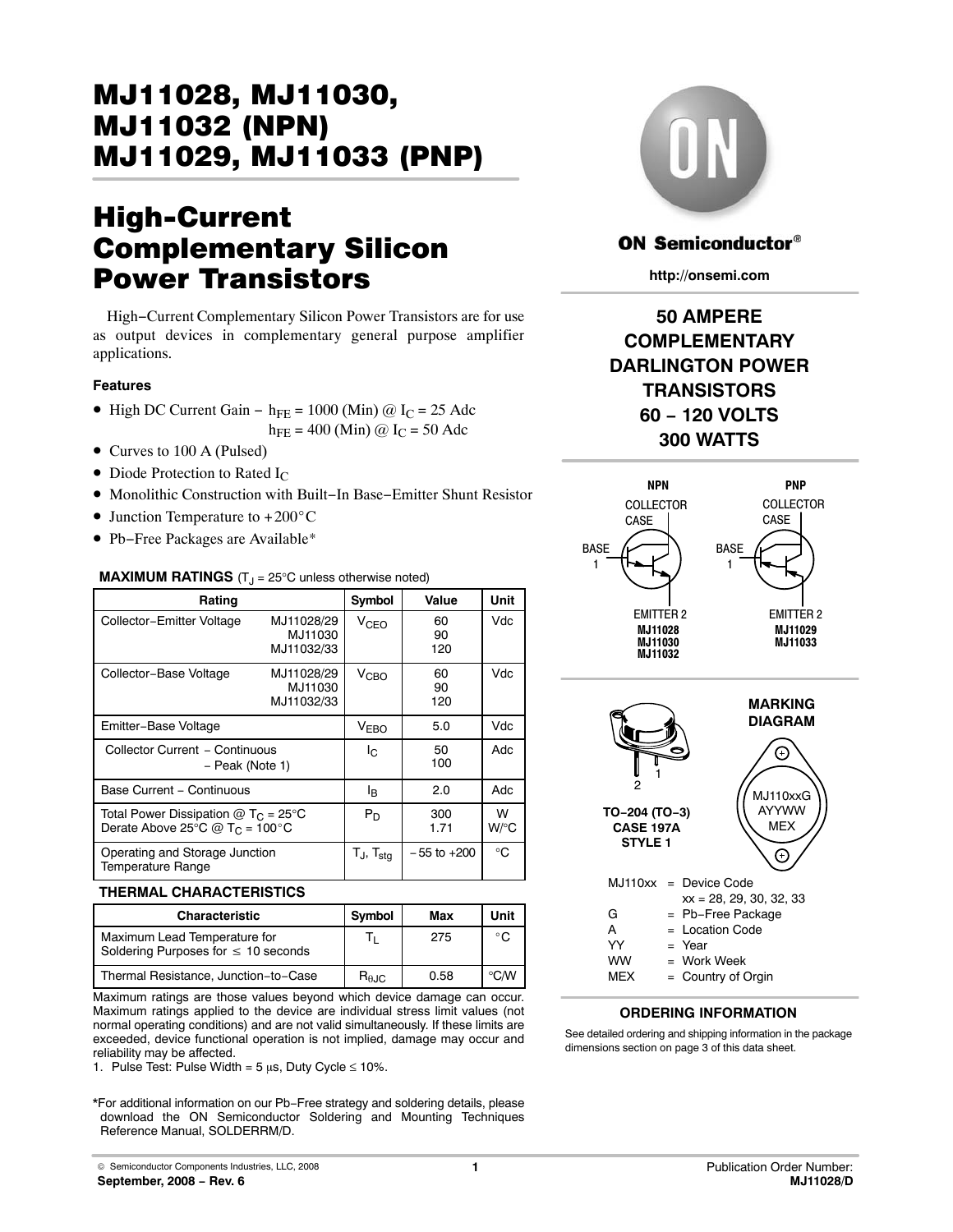## **MJ11028, MJ11030, MJ11032 (NPN)**



**Figure 1. Darlington Circuit Schematic**

## **ELECTRICAL CHARACTERISTICS** (T<sub>C</sub> = 25°C unless otherwise noted)

| <b>Characteristic</b>                                                                                                                                                                                                                                                                                                                                 |                                                                                         | Symbol        | Min                   | Max                                  | Unit |
|-------------------------------------------------------------------------------------------------------------------------------------------------------------------------------------------------------------------------------------------------------------------------------------------------------------------------------------------------------|-----------------------------------------------------------------------------------------|---------------|-----------------------|--------------------------------------|------|
| <b>OFF CHARACTERISTICS</b>                                                                                                                                                                                                                                                                                                                            |                                                                                         |               |                       |                                      |      |
| Collector-Emitter Breakdown Voltage (Note 1)<br>$(I_C = 100 \text{ m}$ Adc, $I_R = 0$ )                                                                                                                                                                                                                                                               | MJ11028, MJ11029<br>MJ11030<br>MJ11032, MJ11033                                         | $V_{(BR)CEO}$ | 60<br>90<br>120       |                                      | Vdc  |
| Collector-Emitter Leakage Current<br>$(V_{CF} = 60$ Vdc, $R_{BF} = 1$ k $\Omega$ )<br>$(V_{CF} = 90$ Vdc, $R_{BF} = 1$ k $\Omega$ )<br>$(V_{CF} = 120$ Vdc, $R_{RF} = 1$ k $\Omega$ )<br>$(V_{CF} = 60$ Vdc, $R_{BF} = 1$ k $\Omega$ , $T_C = 150^{\circ}$ C)<br>$N_{\text{CE}}$ = 120 Vdc, R <sub>BE</sub> = 1 k $\Omega$ , T <sub>C</sub> = 150 °C) | MJ11028, MJ11029<br>MJ11030<br>MJ11032, MJ11033<br>MJ11028, MJ11029<br>MJ11032, MJ11033 | ICER          |                       | 2<br>2<br>$\overline{c}$<br>10<br>10 | mAdc |
| <b>Emitter Cutoff Current</b><br>$(V_{BF} = 5$ Vdc, $I_C = 0$ )                                                                                                                                                                                                                                                                                       |                                                                                         | <b>LEBO</b>   |                       | 5                                    | mAdc |
| Collector-Emitter Leakage Current<br>$(V_{CE} = 50$ Vdc, $I_R = 0$ )                                                                                                                                                                                                                                                                                  |                                                                                         | <b>I</b> CEO  |                       | 2                                    | mAdc |
| <b>ON CHARACTERISTICS (Note 1)</b>                                                                                                                                                                                                                                                                                                                    |                                                                                         |               |                       |                                      |      |
| DC Current Gain<br>$(I_C = 25$ Adc, $V_{CF} = 5$ Vdc)<br>$I_{\rm C}$ = 50 Adc, $V_{\rm CF}$ = 5 Vdc)                                                                                                                                                                                                                                                  |                                                                                         | $h_{FE}$      | 1 <sub>k</sub><br>400 | 18k                                  |      |
| <b>Collector-Emitter Saturation Voltage</b><br>$I_C = 25$ Adc, $I_R = 250$ mAdc)<br>$(I_C = 50$ Adc, $I_R = 500$ mAdc)                                                                                                                                                                                                                                |                                                                                         | $V_{CE(sat)}$ |                       | 2.5<br>3.5                           | Vdc  |
| Base-Emitter Saturation Voltage<br>$(I_C = 25$ Adc, $I_R = 200$ mAdc)<br>$(I_C = 50$ Adc, $I_R = 300$ mAdc)                                                                                                                                                                                                                                           |                                                                                         | $V_{BE(sat)}$ |                       | 3.0<br>4.5                           | Vdc  |

1. Pulse Test: Pulse Width  $\leq 300$  µs, Duty Cycle  $\leq 2.0\%$ .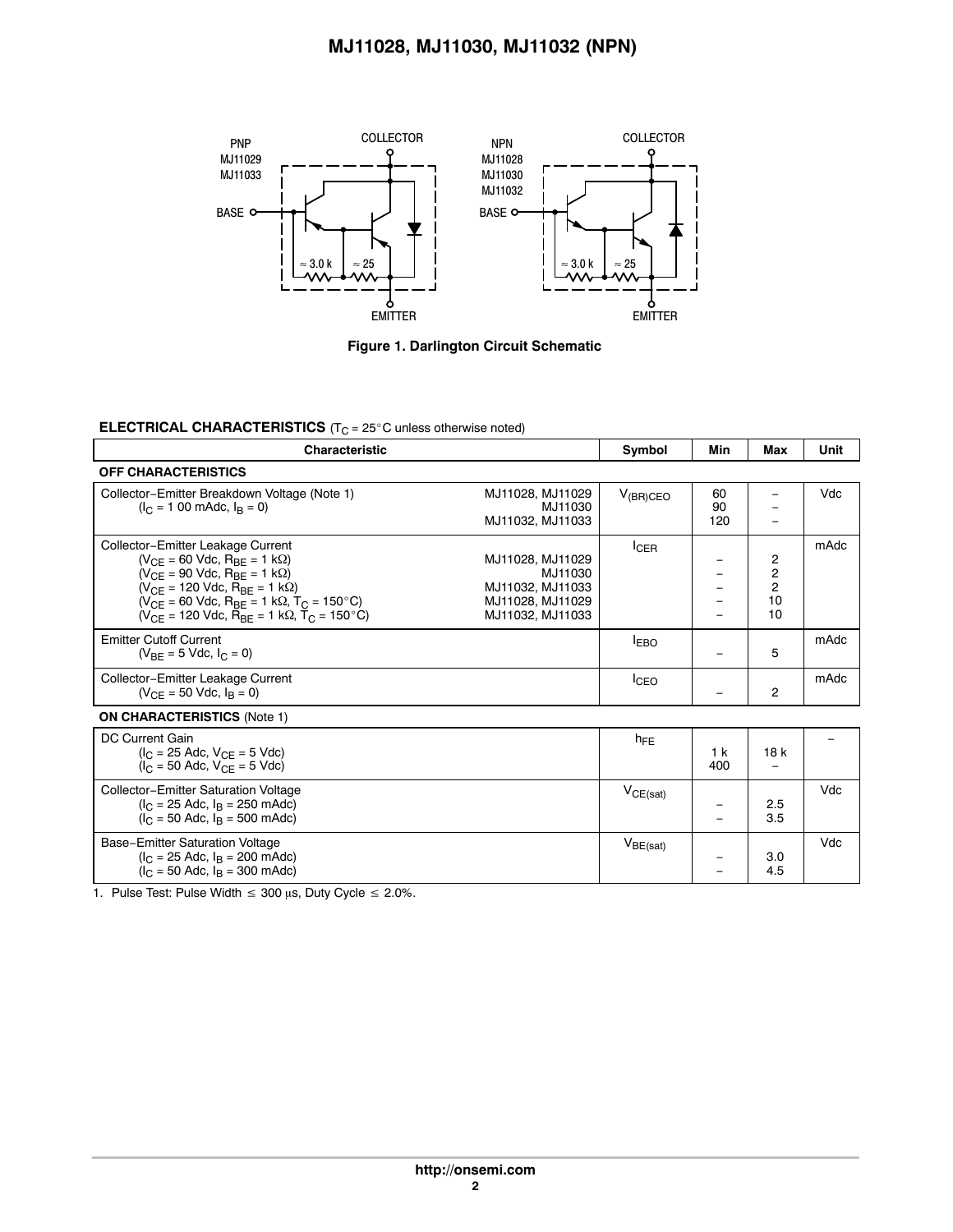## **MJ11028, MJ11030, MJ11032 (NPN)**

### <span id="page-2-0"></span>**ORDERING INFORMATION**

| <b>Device</b> | Package               | <b>Shipping</b>  |
|---------------|-----------------------|------------------|
| MJ11028       | TO-204                |                  |
| MJ11028G      | TO-204<br>(Pb-Free)   |                  |
| MJ11029       | TO-204                |                  |
| MJ11029G      | TO-204<br>(Pb-Free)   |                  |
| MJ11030       | TO-204                |                  |
| MJ11030G      | TO-204<br>(Pb-Free)   | 100 Units / Tray |
| MJ11032       | TO-204                |                  |
| MJ11032G      | $TO-204$<br>(Pb-Free) |                  |
| MJ11033       | TO-204                |                  |
| MJ11033G      | $TO-204$<br>(Pb-Free) |                  |





There are two limitations on the power−handling ability of a transistor: average junction temperature and second breakdown. Safe operating area curves indicate  $I_C - V_{CE}$ limits of the transistor that must be observed for reliable operation, i.e., the transistor must not be subjected to greater dissipation than the curves indicate. Example 1, and the data of Figure 2 is based on  $T_{J(pk)} = 200^{\circ}$ C; T<sub>C</sub> is

variable depending on conditions. At high case temperatures, thermal limitations will reduce the power that can be handled to values less than the limitations imposed by second breakdown.